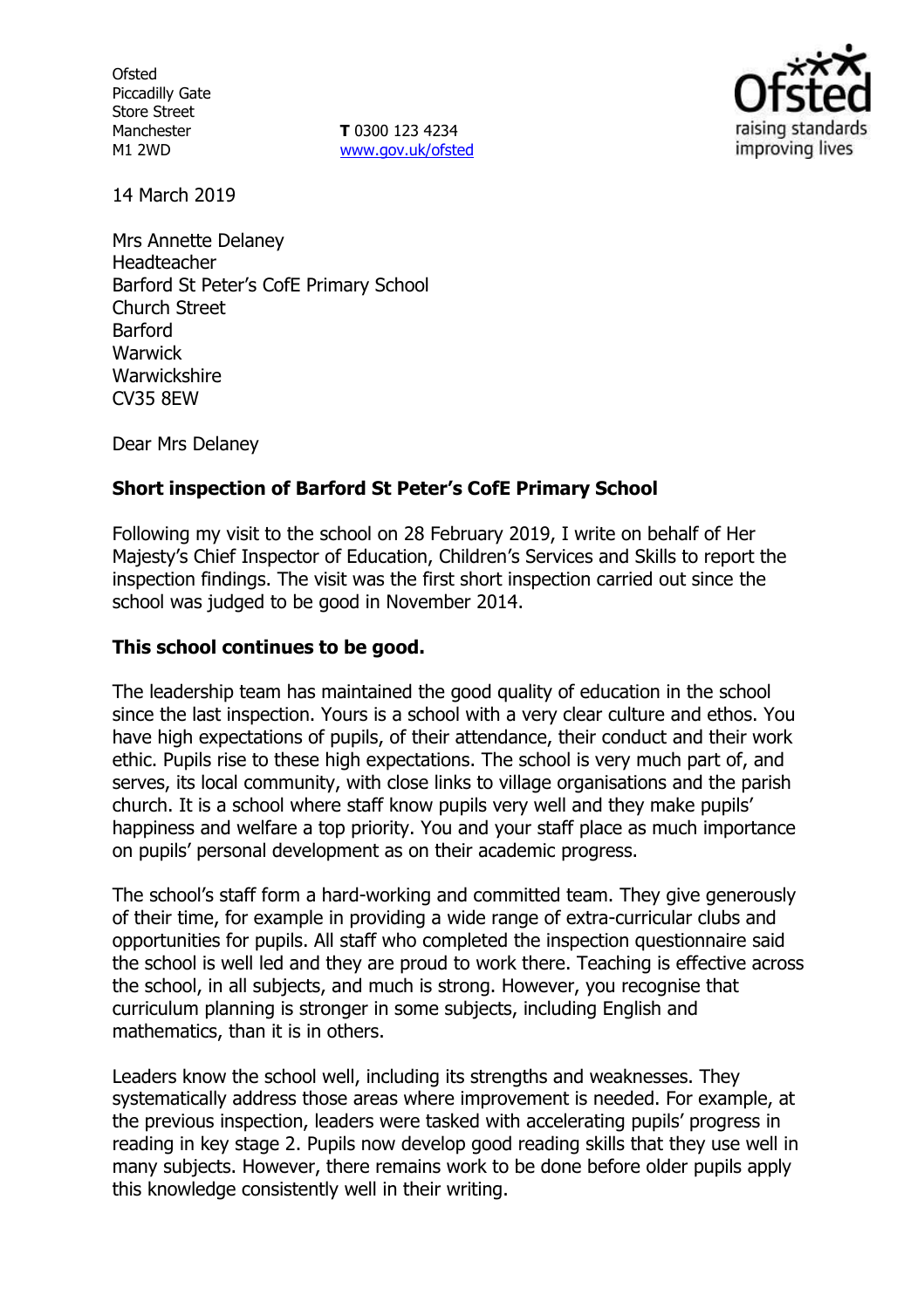

Most parents hold the school in high esteem. They value the care and support that staff give their children. The great majority who responded to Parent View said that they would recommend the school to another parent. One parent represented the views of several when they wrote:

'My child could not love primary school more. It's a happy, supportive school and very well run. The children's behaviour is excellent. The teaching staff are caring and treat all children as individuals.'

Members of the governing board provide good support for leaders. They carry out their statutory duties diligently and challenge leaders appropriately. They have a strong focus on strategic planning for the school's future.

### **Safeguarding is effective.**

All safeguarding policies and procedures are fit for purpose. Leaders have trained staff well to spot the signs that pupils might need additional support. Staff pass on to leaders any concerns they have about pupils. Leaders deal with these appropriately, involving outside agencies when necessary.

Pupils feel safe in school. All pupils I spoke with confirmed this to be the case. For example, they told me that bullying is very rare in school and they trust adults to deal with any that happens. Pupils know how to keep themselves safe. For example, pupils in Year 6 told me how they had been taught to stay safe when using the internet and social media. Similarly, pupils in Year 1 had recently completed work on road safety.

All members of staff who completed the inspection questionnaire agreed that pupils are safe in school, as did all parents I spoke with at the start of the day and almost all who responded to Parent View.

# **Inspection findings**

- $\blacksquare$  The inspection's first area of focus was on the progress that pupils make during key stage 2. Over recent years, pupils' attainment by the end of Year 6 has been consistently above the national average in reading, writing and mathematics. However, over that time, pupils' progress during key stage 2 has been broadly at the national average. It is strongest in reading and mathematics, but weaker in writing. Pupils' work in English shows a strong focus on developing reading for understanding and specifically on analysing texts and making inferences. Consequently, pupils develop good knowledge in these areas. However, pupils do not always apply this knowledge in their writing as well as they could. This is because, although pupils do undertake longer writing tasks at times, this expectation is not consistently applied throughout key stage 2. Consequently, some pupils do not write at length as often as they should.
- $\blacksquare$  The second area I considered was the quality of the school's curriculum, specifically subjects other than English and mathematics. These subjects are taught well. Teachers have good subject knowledge that they use to plan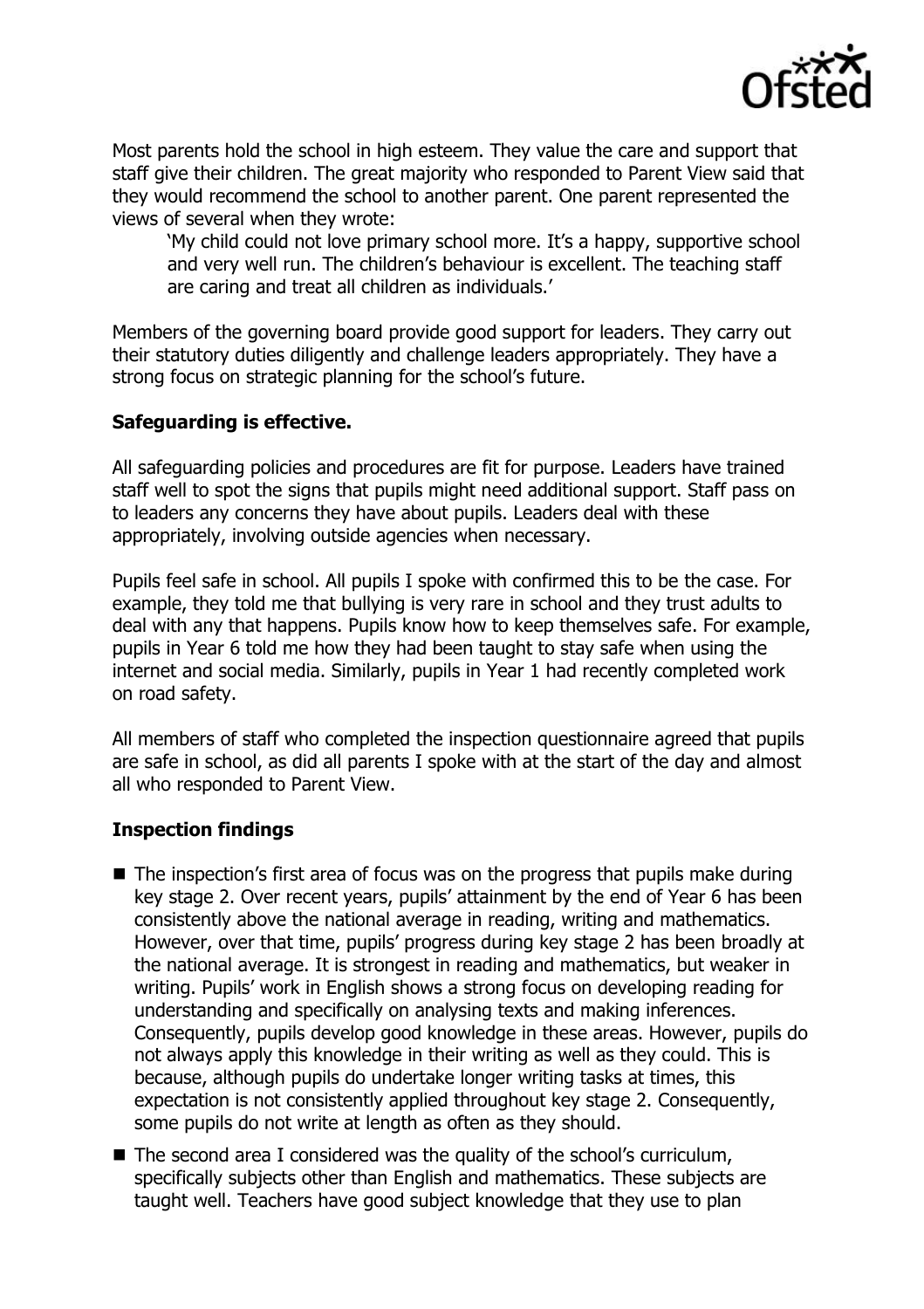

engaging activities that focus well on what pupils need to learn. Consequently, pupils are enthusiastic learners. They remember what they have learned in the past and they enjoy acquiring new knowledge in a wide range of subjects. Longand medium-term plans in English and mathematics ensure that pupils' learning follows a carefully structured sequence, with new concepts building on what has already been learned. In other subjects, long- and medium-term plans are not as well sequenced. Consequently, pupils' learning does not always build successfully on their prior knowledge. Leaders are currently seeking to address this issue and have recently introduced revised topic plans. It is too soon to see the impact of these changes.

- Leaders place a strong emphasis on outdoor learning. For example, pupils in the early years and key stage 1 take part in weekly 'Welly Wednesdays' where they work outdoors. Similarly, pupils in key stage 2 have recently built geodesic domes on the school field. This outdoor focus successfully enthuses pupils and engages them in their learning. Leaders hope that it will help to develop habits outside school, if pupils choose to spend time outdoors rather than with their electronic devices. Together, the school's ethos, high expectations, curriculum and extracurricular activities contribute very well to pupils' personal development.
- The inspection's next focus was on the early years foundation stage. Leaders have maintained the high standards reported at the previous inspection. The Preschool and Reception classrooms and outdoor spaces provide vibrant and stimulating learning environments that provide good resources in all areas of learning. Teaching is strong, with an appropriate balance of teacher-led and child-initiated activities and a strong focus on developing children's skills in reading, writing and arithmetic. Adults intervene skilfully to help children to learn. Children behave well, sharing sensibly and listening attentively. Adults use assessment well to plan children's next steps in learning. Consequently, the proportion of pupils achieving a good level of development is consistently above the national average and children are well prepared to start Year 1.
- The final area that I considered was pupils' behaviour. Again, the high standards reported at the previous inspection have been maintained. Pupils behave well in lessons. They are keen and eager to learn. They support each other well and they enjoy learning together. At breaktime and lunchtime, pupils are sensible, well mannered and polite. Older pupils are considerate and help younger pupils to feel safe in school. All pupils I spoke with told me that they enjoy coming to school. Attendance is consistently higher than the national average for primary schools.

### **Next steps for the school**

Leaders and those responsible for governance should ensure that:

- $\blacksquare$  pupils in key stage 2 are routinely expected to apply their knowledge of English in extended pieces of writing
- **E** recently revised curriculum plans ensure that pupils' learning builds well on what they have previously learned in all subjects.